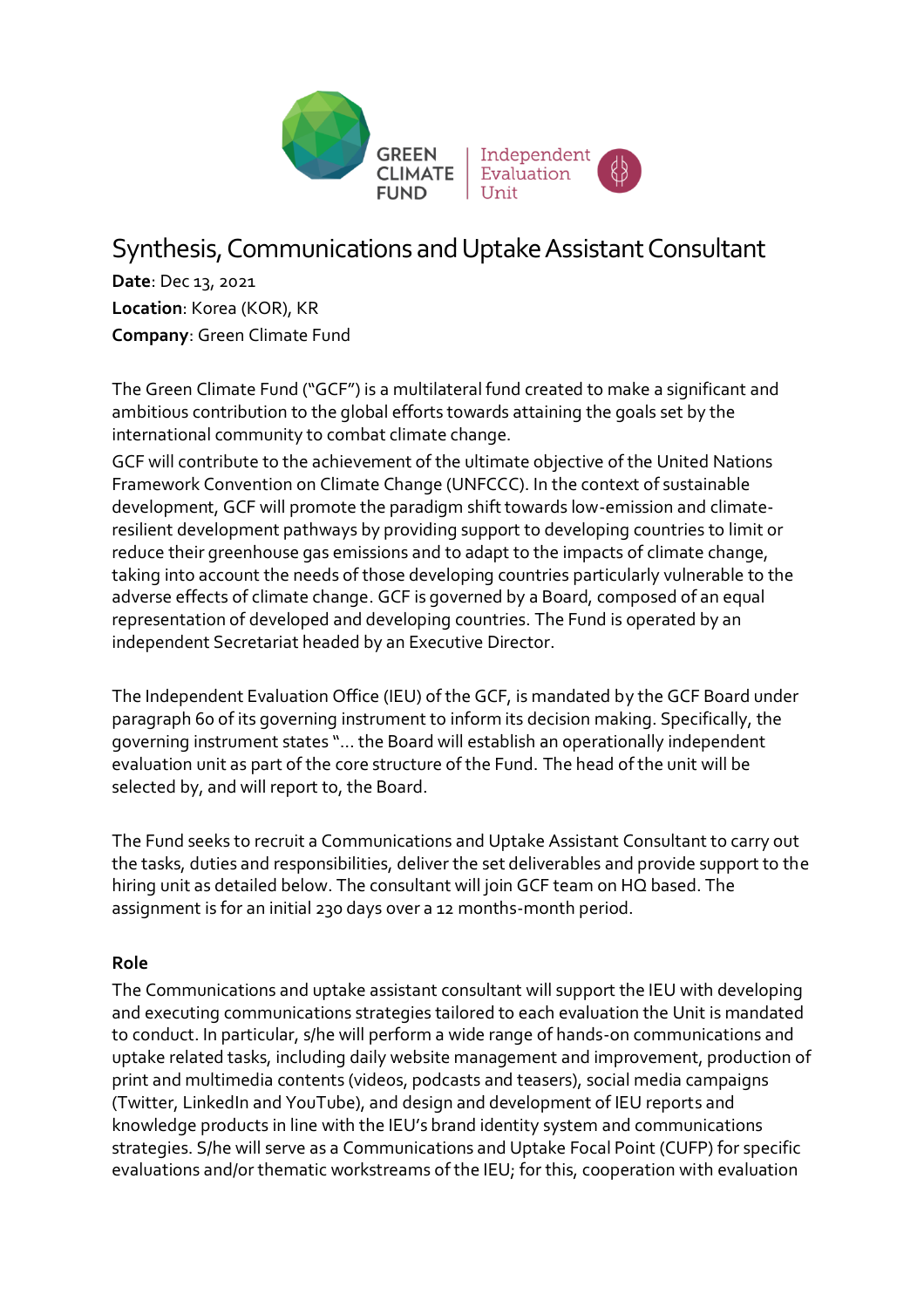team members and other IEU staff will be crucial. He/she will be proficient in writing, speaking, and communicating with internal and external stakeholders as well as proficient in the development and use of communication content across different communication channels and products. S/he should have good formatting and editing skills to develop, translate and disseminate key messages to targeted audiences of the IEU. S/he should be proficient in Adobe InDesign, Microsoft Word and Microsoft Publisher, Adobe Audition and other relevant tools.

## **Duties and Responsibilities**

The Consultant will be responsible for but not limited to:

- Under the overall guidance of the Head of the IEU and the Communications Officer, s/he will be responsible for but not limited to the following:
- Serve as a Communications and Uptake Focal Point (CUFP) for specific IEU evaluations and/or thematic workstreams and attend the relevant evaluation meetings to support the evaluation teams with the development and execution of a communications strategy throughout the evaluation cycle.
- Support the management of the IEU website, monitor data analytics about the website user experience and downloads, and help the Unit improve the website and user experience.
- Support the production of the highest quality communications materials and contents, employing video-, audio- and copy-editing skills, in order to:
	- o Increase the accessibility of information about the IEU's evaluations work and state-of-the-art tools.
	- o Promote the IEU's engagement with GCF stakeholders.
	- o Engage, learn, and share recent findings with respect to the IEU evaluations, evaluation methodologies and practices on- and offline.
	- o Convey the impact of GCF's activities on the global climate action front.
- Work closely with the Communications team to develop and execute the IEU's brand identity system.
- Work closely with IEU staff to propose, develop and deliver dynamic communication products, e.g. publications, newsletter, working paper series, blogs, blog sites, podcasts, presentations, social media visuals, posters and banners.
- Support the IEU with social media campaigns and develop effective contents, such as teasers and speaker quote cards ahead of events, for posting on social media.
- Provide support for event preparation, including, but not limited to, photography and displays, for events for IEU and help in organizing meetings.
- Perform any other tasks supporting the IEU's communications and uptake related needs and priorities.

### **Required Experience and Qualifications**

An advanced degree (Master's or equivalent) in communications, marketing, branding, graphic design, website development, business management or related fields. Or a firstlevel university degree in the same field, combined with additional 3 years of qualifying work experience